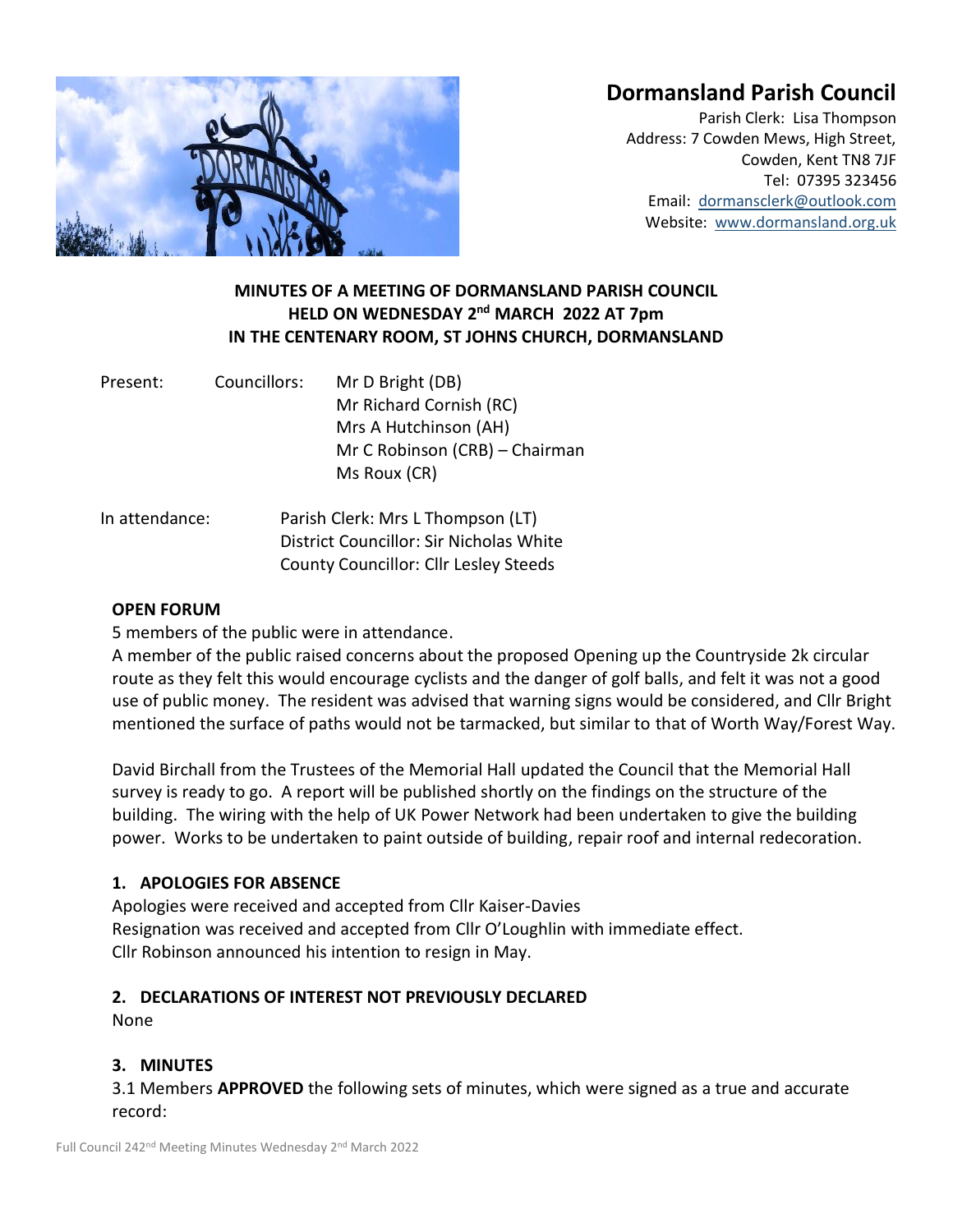- a) 241<sup>st</sup> Full Council meeting, held on 2<sup>nd</sup> February 2022
- b) Planning Committee meeting held on 9<sup>th</sup> February 2022
- a) Personnel Committee held on 16<sup>th</sup> February 2022

# **4. TO RECEIVE REPORTS FROM COUNCILLORS**

**Cllr Bright** had reported the fallen fingerpost direction sign at the junction of Hollow Lane and Mutton Hill to Surrey CC.

# **5. CLERKS REPORT**

5.1 A resident contacted the Clerk about a hedge in his garden that borders the recreation ground, as he is unable to continue to maintain the hedge. Cllr Bright met with the resident at his property and explained TDC was responsible for maintenance of the hedge. The Clerk had reported the matter to TDC.

5.2 The Clerk was contacted by a resident who reported a problem with a footpath leading from Ford Manor Road to Hollow Lane, which is a regular wet spot due to the lie of the land. Cllr Bright took photos and reported to the matter to Surrey CC. The Clerk followed up with the resident and asked him to report to Surrey CC as well.

5.3 The Clerk had a telephone call with Nicola Boreham at TDC with regards to Wellbeing Prescription which is an NHS service that supports residents of East Surrey to improve their health and wellbeing. A flyer with all the information has been posted on the Parish Council noticeboards, website and Facebook page.

5.4 The email addresses for the Councillors have been set up and the Clerk has put the email addresses on the website.

5.5 The Directors of the Lingfield and Dormansland Community Centre had passed on their thanks and appreciation to DPC for the generous contribution towards the essential floor works.

5.6 David Jessop on behalf of St Johns Church had reaffirmed once more their thanks to DPC for their support with regards the grant.

5.7 The Clerk was asked by Cllr Hutchinson on behalf of a resident, whether the Parish Council would consider working with Duke of Edinburgh candidates doing community service. The Clerk was advised DPC has been involved in something similar in the past, but it was managed by TDC. The Clerk to engage with TDC to find out what the process would be.

5.8 The Clerk responded to an email from a resident who, having attended the two most recent Full Council meetings, wanted further clarification on which footpaths make up the 2k circular route that were being discussed under the Opening Up the Countryside project.

5.9 The Clerk reported the pothole that had appeared in Mayfield to Surrey Highways but was advised that the road is not owned or maintained by them. Cllr Bright confirmed that Mayfield is a small housing estate owned and managed by TDC. The Clerk emailed Mr Martlew at TDC to bring this matter to his attention, but as yet not received a reply.

5.10 A very large damaged low branch (tree damaged in storm) on Hollow Lane (junction with New Farthingdale) was reported to the Clerk. The Clerk reported to Surrey CC who had visited the site and advised on closer inspection the problem does not need immediate work.

5.11 The Clerk had contacted Cliff Thurlow at TDC to ask for the officer's details to arrange a meeting with DPC re: Neighbourhood Plan. The Council **AGREED** to include the steering group in this meeting.

# **6. TO RECEIVE REPORTS FROM REPRESENTATIVES ON OUTSIDE BODIES**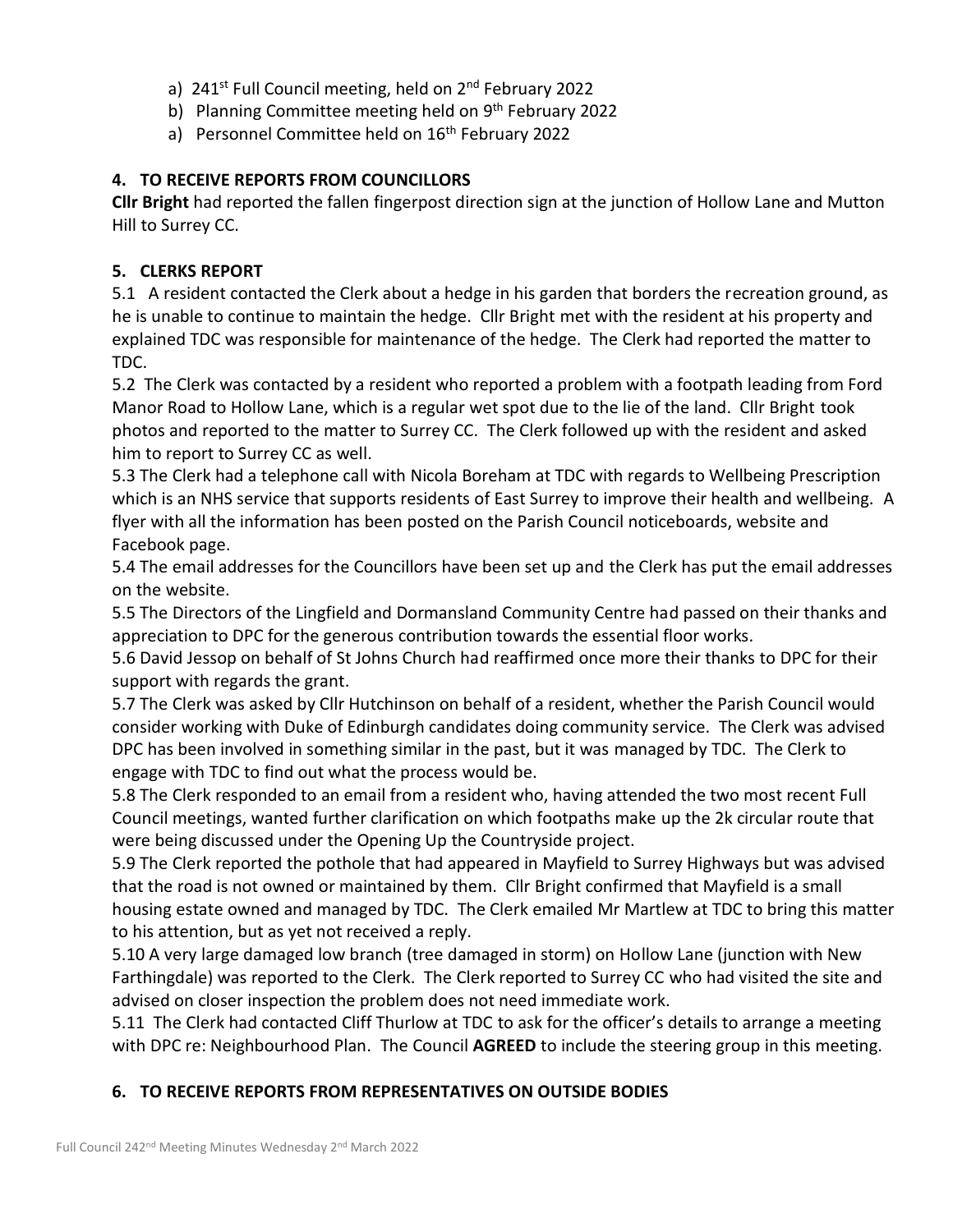**Gatwick**: Cllr Kaiser-Davies (read by the Clerk) advised the CAGNE AGM was cancelled due to storms and rescheduled for Friday, 16<sup>th</sup> March. A number of updates from GACC had been received and included at the end of 2021 air traffic movements at Gatwick were still 70% less than in 2019. It was anticipated that traffic volumes would increase significantly with the upcoming busier periods and as travel restrictions eased. The Government made a decision to remove the dispensation on slot use at UK airports which meant airlines needed to operate more flights. Airlines across Europe had been flying empty planes ("ghost" flights) to keep their landing slots. Flight Free UK have created a petition asking Government to reform slot rules so ghost flights no longer happen.

Noise Management Board held two meetings in January. One was in relation to the NMB's workplan study to determine the impacts that would accrue from a change to current minimal final approach joining point at night that would certainly impact Dormansland and Lingfield.

A significant and impactful project currently underway is the Airspace Modernisation Programme. GACC's expectation is that Gatwick will publish a list of all potential arrival and departure route options. Once shared it will be the first opportunity for DPC to review and comment upon the route options being considered.

A new report had been published which highlighted that data Gatwick presented to the public as part of their consultation process, used out-of-date carbon values and as a result dramatically understated the cost of cleaning up the emissions associated with the airport's expansion. GACC has escalated these serious shortcomings to GATCOM and will engage directly with local Councils and MPs to highlight Gatwick's consultation was highly misleading, not fit for purpose and should be withdrawn. A press release from Gatwick confirmed the South terminal will be reopened on 27 March.

# **7. TO RECEIVE REPORTS FROM COUNTY AND DISTRICT COUNCILLORS**

**Cllr Steeds** thanked David Birchall and the Trustees for all the work carried out on the Memorial Hall, and also thanked Cllr Bright on his work on the footpaths. Cllr Steeds advised:

- The Surrey CC budget had been finalised and council tax bills to be sent soon.
- Highways team had been restructured but it was still unclear who will do what. Cllr Steeds provided two telephone numbers to be put on DPC website – for an emergency call 0330 2332113 and the contact centre (for reporting potholes etc) call 0300 2001003.
- Drainage to be done at The Platt hopefully this month to sort out some of the drainage issues.
- Due to the problems with the gas works, Jacks Bridge will be closed for two weeks as work cannot be completed due to health & safety with traffic lights. Traffic will be directed through Dormansland.
- Surrey CC to look at where the speed surveys will be for Felcourt and Dormansland and should take place in April.
- Cllr Steeds to hold meeting with police to discuss anti-social behaviour in the area on 19 March 1-3pm at Lingfield Community Centre – TBC.
- Countryside Access are putting £5000 towards the footpath refurbishment project Opening up the Countryside.
- Cllr Steeds is trying to progress the water issue coming out of BT hole on Moor Lane.

**Cllr White** attended a meeting with the police and discussed speeding issues on the High Street. Police were surprised by number of signs hidden by hedging, VAS not working and 30mph sign painted on the road was faded. It was highlighted to the police the danger and problems the school children had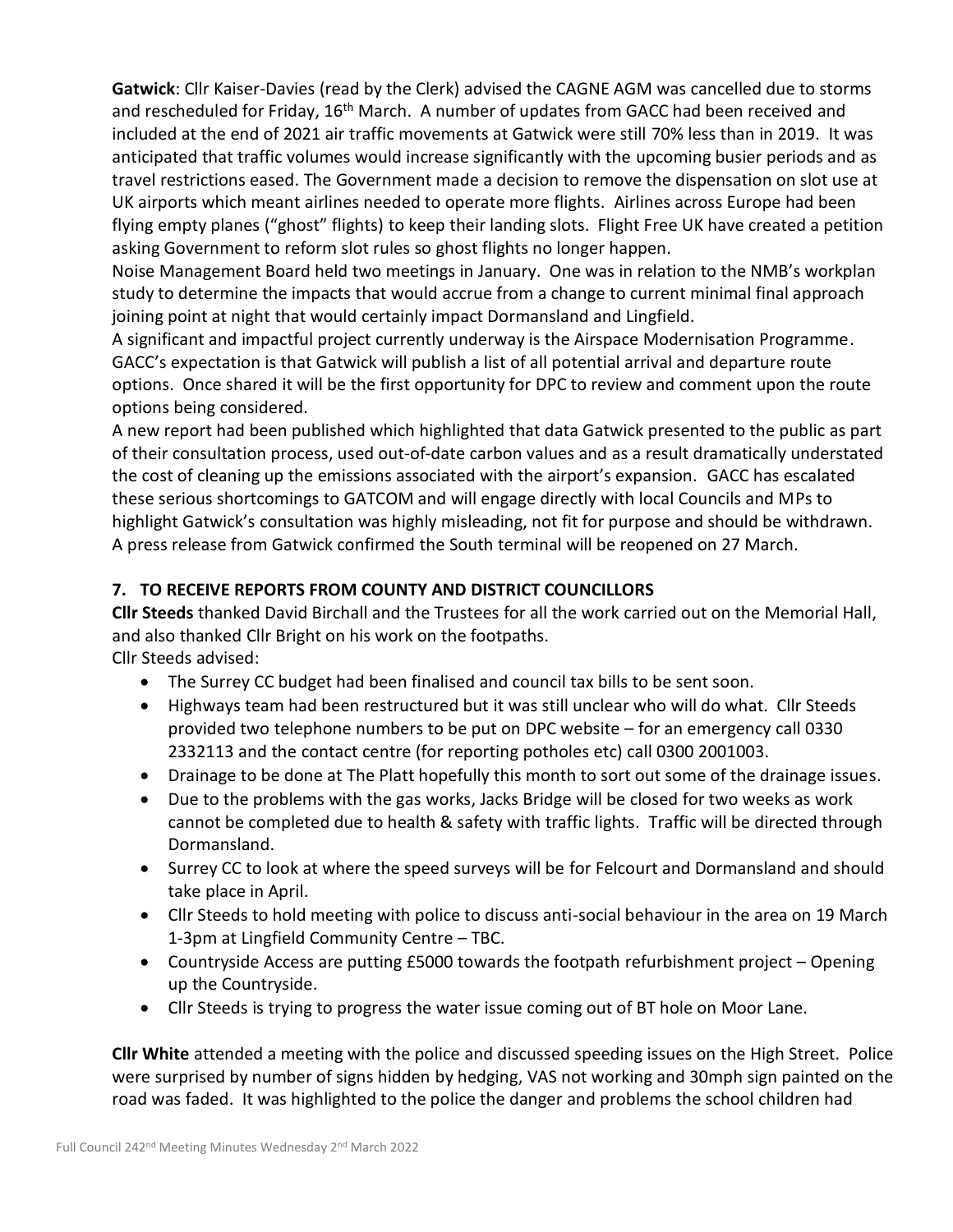when crossing the road by the village store due to the parked cars. The police had written a report to Surrey Highways with recommendations. Cllr White to send report to the Clerk.

Cllr White had written to Surrey Highways about the verges on Haxted Road getting pushed back and the roads crumbling due to HGVs driving down the road to try and get HGV stopped from driving down Haxted Road.

Cllr White contacted by resident who had arranged for a group of volunteers to clean up the Moon Lane footpaths, but TDC advised they must be present. TDC person did not turn up so clean up could not be undertaken.

# **8. FINANCE AND ADMINISTRATION**

8.1 Members **APPROVED** the schedule of payments and received income and expenditure to 28.02.22 against budget and there was nothing of concern.

| <b>DATE</b> | CHQ/BACS<br>/DD | <b>AMOUNT</b> | <b>PAYEE</b>          | PAYMENT DESCRIPTION                   |
|-------------|-----------------|---------------|-----------------------|---------------------------------------|
| 19/01/22    | <b>BACS</b>     | £171          | L Thompson            | SLCC membership renewal*              |
| 31/01/22    | <b>BACS</b>     | £74           | Mr A Neill            | Notice boards maintenance             |
| 02/02/22    | <b>BACS</b>     | £4            | <b>CAGNE</b>          | Forum Membership                      |
| 03/02/22    | <b>BACS</b>     | £151.20       | Visionict             | Email hosting Feb '22-Jan '23         |
| 04/02/22    | DD              | £25.80        | O <sub>2</sub>        | Clerk mobile phone                    |
| 09/02/22    | <b>BACS</b>     | £359.60       | Mr A Neil             | Bus shelters - maintenance            |
| 09/02/22    | <b>BACS</b>     | £96           | Mulberry & Co         | Training Mr Cornish and Mr            |
|             |                 |               |                       | O'Louglin                             |
| 15/02/22    | <b>BACS</b>     | £48           | Mulbery & Co          | Training Ms Roux                      |
| 15/02/22    | <b>BACS</b>     | £30           | St Johns              | Hire of Parish Room                   |
|             |                 |               | Church                |                                       |
| 16/02/22    | DD              | £5            | <b>HSBC</b>           | <b>Bank charges</b>                   |
| 25/02/22    | <b>BACS</b>     | £13.50        | L Thompson            | Clerks expenses - mileage             |
| 25/02/22    | <b>BACS</b>     | £1011.57      | L Thompson            | Month 11 salary                       |
| 25/02/22    | <b>BACS</b>     | £258.78       | <b>Surrey Pension</b> | <b>Employer Pension Contributions</b> |
|             |                 |               | Fund                  |                                       |
| 25/02/22    | <b>BACS</b>     | £88.91        | <b>HMRC</b>           | Month 11 NI and Tax                   |

8.2 Council **APPROVED** amendment to SLCC membership renewal cost of £171, previously approved for £55.

8.3 Members **APPROVED** the £35 training for the Clerk.

8.4 Members **NOTED** the HSBC monthly charge of £5.

8.5 Members **AGREED** the format for the Annual Parish Assembly to be as in previous years. It was **AGREED** to ask Gary Steer to be the guest speaker. **Action: CRB to contact Gary Steer**.

8.6 The Asset Register was **APPROVED** by the Council.

8.7 The Annual Visual Inspection Programme was **AGREED** by the Council, with the assets assigned to COL reassigned to CRB, DB and AH.

# **9. PUBLIC RIGHTS OF WAY IMPROVEMENT PLAN**

Cllr Bright advised that Stage 2 of the CIL Funding Expression of Interest to be submitted by 18<sup>th</sup> March. Surrey recommended to increase costs by a further £20k (of which DPC would need to fund 31%, £6200) to £133k in total to cover increase in costs of materials. The Council discussed this recommendation and **AGREED** to support the increased costs of £6200 as an approach. CIL Stage 2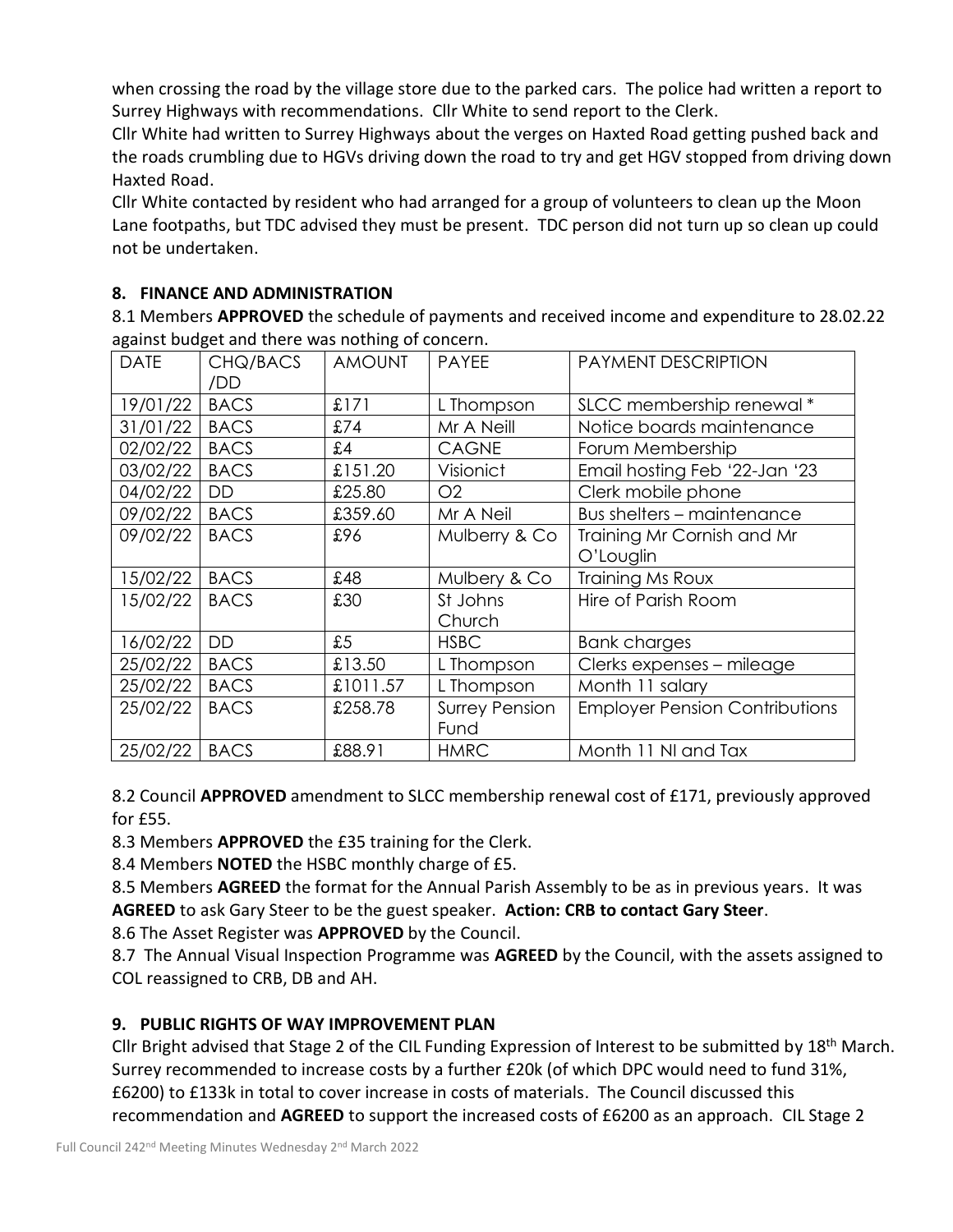submission with the figures and wording adjusted as discussed by the Council was **APPROVED** in principle.

# **10. VILLAGE CONSULTATION**

10.1 The previously circulated handout/voucher, background paper and draft questionnaire to be conducted at the Carnival was discussed by the Council and **AGREED** with only a few minor amendments to be made, and will be discussed further at the next full council meeting.

### **Action: AH to get a quote for printing.**

10.2 The £40 cost for a double space stall at the Carnival was **AGREED** by the Council. **Action: LT to book stall.**

# **11. DORMANSLAND TRAFFIC MEASURES**

11.1 It was **AGREED** a working group was not required to be set up.

11.2 Speed surveys to be organised and paid for by Surrey CC and should take place in April. To be discussed further at the next full council meeting.

# **12. GRANTS**

12.1 It was **RESOLVED** to approve the grant from Dormansland Carnival Committee for £650. 12.2 The Council were unable to support the grant from St Catherine's Hospice for £500 as the charity had large uncommitted reserves which did not meet the criteria of the DPC's Grant Policy and Procedure. The Clerk was asked to find out if DPC can give a donation of £300. **Action: LT** 12.3 It was **RESOLVED** to approve the grant from the Dormansland Memorial Hall for £1855. The Trustees to confirm when a bank account has been opened**.**

# **Action: Clerk to arrange payments.**

# **13. PLATINUM JUBILEE CELEBRATIONS**

Cllr Robinson advised for the lighting of the beacon on  $2<sup>nd</sup>$  June, a bugle player had been found and the choir from Dormansland Primary School had offered to sing. The two churches would also provide singers.

13.1 The following proposals were discussed and **AGREED** as it was suggested a party on the recreation ground would detract from the Carnival and any street parties:

- Dressing up in line with 1920's attire.
- Seven Cherry Tree mosaics to be designed by each age group at Dormansland Primary School to capture a community memory of the Platinum Jubilee for posterity, and to be exhibited at different venues during the Jubilee weekend (Thursday-Sunday).
- Two exhibitions, one focused on the community submitting pictures of the Queen and street parties. Second one focused on Dormansland from 1952 to present day. The exhibitions to be displayed at different venues in the village.
- The community to create a Jubilee flower box/bed in red, white, blue, silver and DEWI to adopt this idea for the flowerbed at the church end of New Farthingdale, and flower beds at Newhache to be included.
- YWI offered to reinstate maypoles ahead of the Jubilee weekend to be situated at the Dormansland borders.

13.2 Not discussed.

13.3 It was discussed and **AGREED** to plant 7 trees. It was suggested and **AGREED** to ask for the trees to be donated. Cllr Cornish suggested the idea of a Jubilee Walk around the 7 trees.